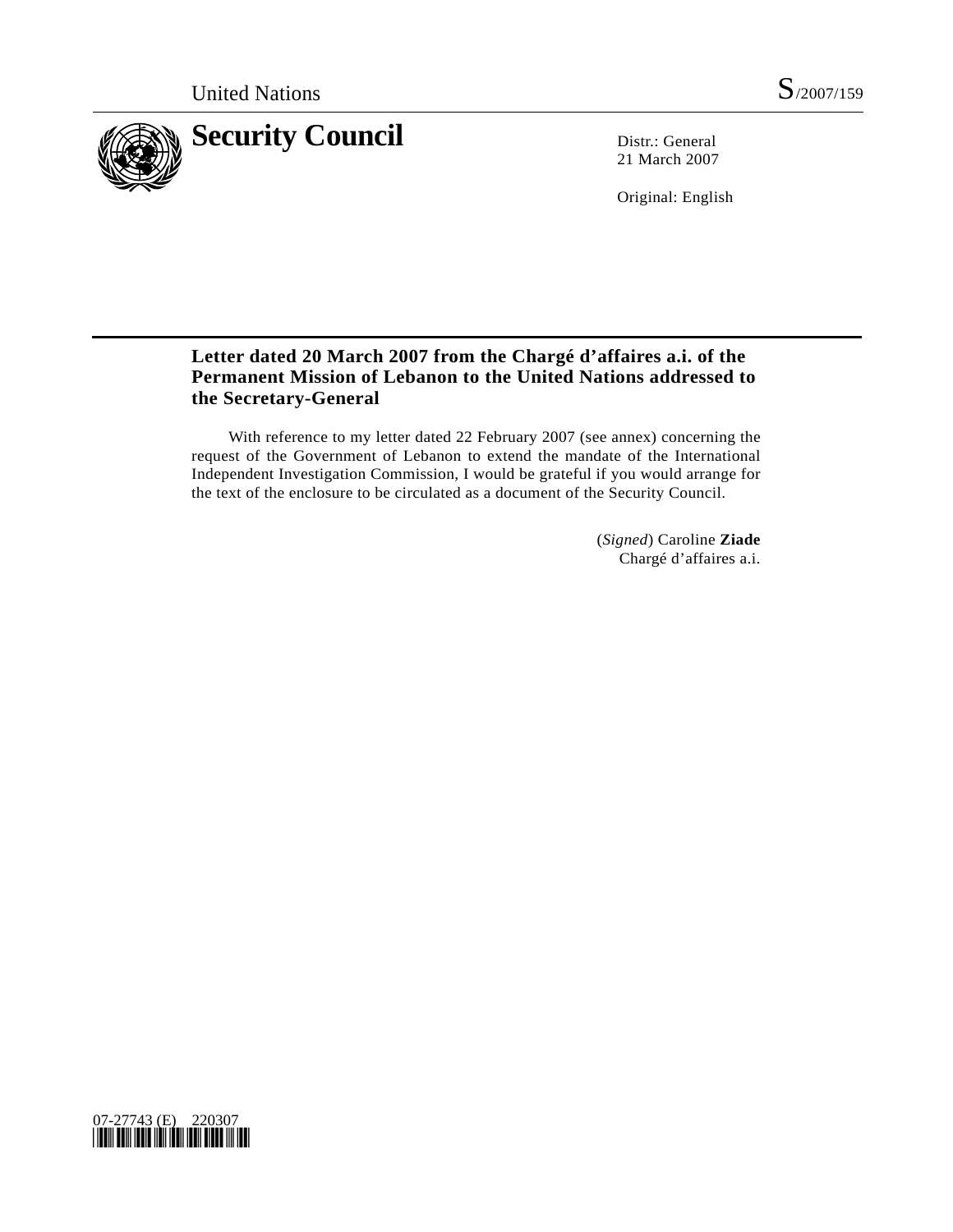## **Annex to the letter dated 20 March 2007 from the Chargé d'affaires a.i. of the Permanent Mission of Lebanon to the United Nations addressed to the Secretary-General**

 The Permanent Mission of Lebanon to the United Nations presents its compliments to the Secretary-General of the United Nations and has the honour to forward herewith a letter from Fuad Siniora, Prime Minister of Lebanon, concerning the extension of the mandate of the International Independent Investigation Commission (see enclosure).